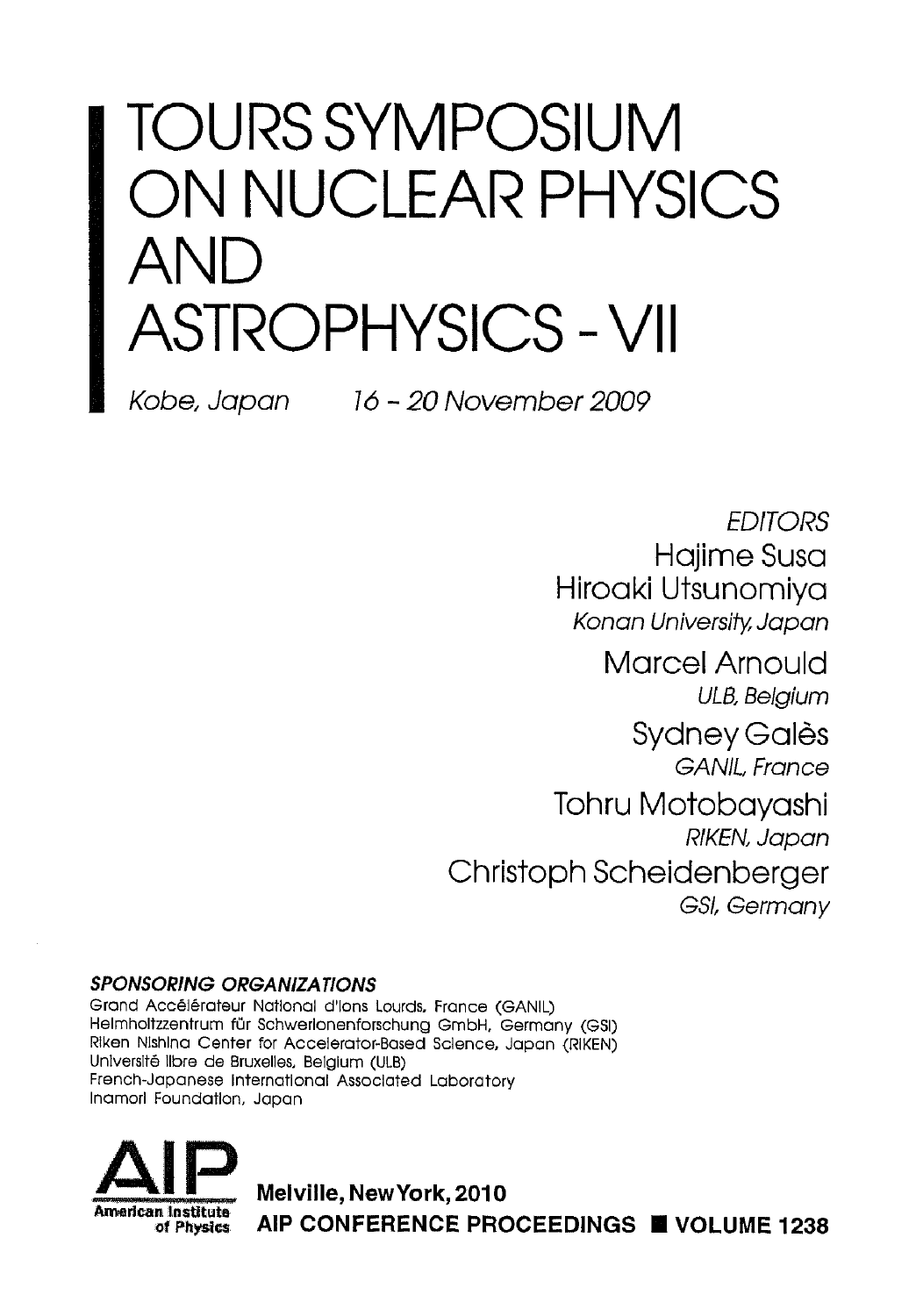#### **CONTENTS**

## PLENARY SESSION CONTRIBUTIONS

| H. Sato                                                                           |  |
|-----------------------------------------------------------------------------------|--|
|                                                                                   |  |
| K. Nomoto, T. Moriya, and N. Tominaga                                             |  |
| Nucleosynthesis: A Field with Still Many Open Nuclear Physics Questions 18        |  |
| S. Goriely                                                                        |  |
|                                                                                   |  |
| S. Gales                                                                          |  |
| New Developments in Experimental Thermonuclear Reactions  36                      |  |
| C. Iliadis                                                                        |  |
| Shell Evolution and Existence Limit of Exotic Nuclei and the Nuclear Force  44    |  |
| T. Otsuka                                                                         |  |
|                                                                                   |  |
| M. G. Itkis, A. A. Bogachev, E. V. Chernysheva, I. M. Itkis, G. N. Knyazheva, and |  |
| E. M. Kozulin                                                                     |  |
|                                                                                   |  |
| S. Hofmann                                                                        |  |
|                                                                                   |  |
| K. Itakura                                                                        |  |
|                                                                                   |  |
| K. Shigaki on behalf of the ALICE Collaboration                                   |  |
|                                                                                   |  |
| Y. Tsunesada                                                                      |  |

#### PARALLEL SESSION AND POSTER CONTRIBUTIONS

## FIELD 1: First and Second Generation Stars

| N. Yoshida                                                           |
|----------------------------------------------------------------------|
| The Collapse of First Objects Driven by Dark Matter Cusps  101       |
| M. Umemura, T. Suwa, and H. Susa                                     |
| Impacts of Diffuse UV Radiation on the Secondary Population III Star |
|                                                                      |
| K. Hasegawa, M. Umemura, and T. Suwa                                 |
|                                                                      |
| K. Omukai                                                            |
| The Role of Cosmic Microwave Background in High-z Star Formation 117 |
| R. Schneider and K. Omukai                                           |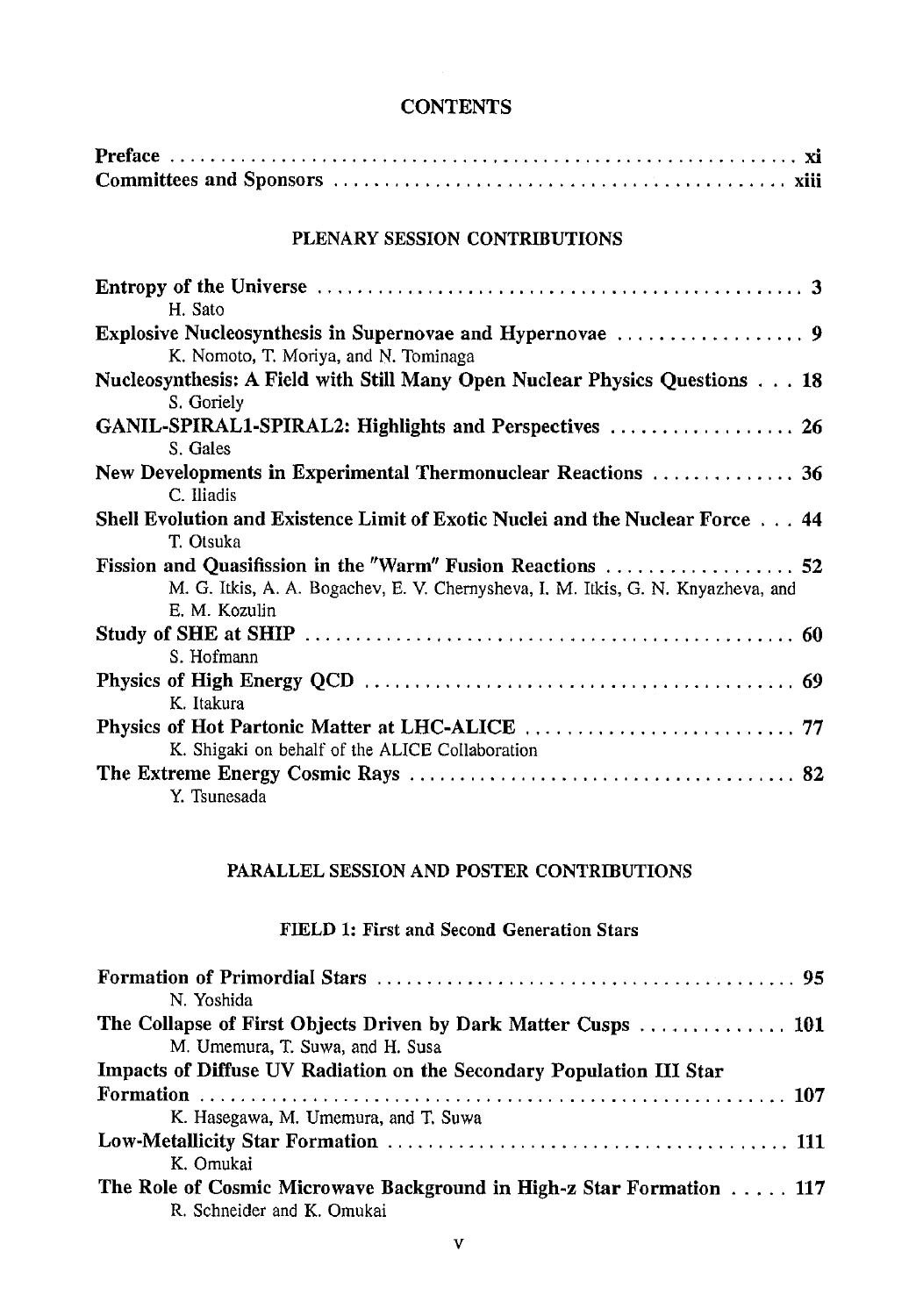| The Effect of the Triple- $\alpha$ Reaction Rates on Stellar Evolution at |  |
|---------------------------------------------------------------------------|--|
|                                                                           |  |
| T. Suda, R. Hirschi, and M. Y. Fujimoto                                   |  |
| Near Field Cosmology with Binary, High Mass IMF, and Hierarchical         |  |
|                                                                           |  |
| Y. Komiya, T. Suda, and M. Y. Fujimoto                                    |  |
|                                                                           |  |
| A. K. Inoue                                                               |  |
| Generation of Seed Magnetic Field around First Stars  133                 |  |
| M. Ando, K. Doi, and H. Susa                                              |  |

## FIELD 2: Nuclear Astrophysics

| Stau-Catalyzed Big-Bang Nucleosynthesis Reactions  139<br>M. Kamimura, Y. Kino, and E. Hiyama                                                      |
|----------------------------------------------------------------------------------------------------------------------------------------------------|
| Neutrino Astronomy as a Probe into Physics of Hot and Dense Matter  145<br>K. Nakazato, K. Sumiyoshi, H. Suzuki, and S. Yamada                     |
| Low-Energy Nuclear Reactions in Low-Temperature Dense Plasmas  151<br>J. Kasagi, Y. Toriyabe, E. Yoshida, K. H. Fang, and H. Yonemura              |
| Hydrodynamic Models of Classical Novae and Type I X-Ray Bursts  157<br>J. José, J. Casanova, F. Moreno, E. García-Berro, A. Parikh, and C. Iliadis |
| Asymmetric Explosion of Type Ia Supernova and Their Observational                                                                                  |
| K. Maeda                                                                                                                                           |
| Explosive Nucleosynthesis in a Neutrino-Driven Core Collapse Supernova  169<br>S. Fujimoto, K. Kotake, M. Hashimoto, M. Ono, and N. Ohnishi        |
| Quantum Three-Body Calculation of the Nonresonant Triple- $\alpha$ Reaction                                                                        |
|                                                                                                                                                    |
| K. Ogata, M. Kan, and M. Kamimura                                                                                                                  |
| Contribution from 3a-Condensed States to the Triple-Alpha Reaction  181                                                                            |
| K. Katō, C. Kurokawa, and K. Arai                                                                                                                  |
| Y. Xu, S. Goriely, and K. Takahashi                                                                                                                |
| Monte Carlo Reaction Rate Evaluation for Astrophysics  193                                                                                         |
| A. Coc, C. Iliadis, R. Longland, A. E. Champagne, and R. Fitzgerald                                                                                |
| Nuclear Reaction Data File for Astrophysics (NRDF/A) in Hokkaido                                                                                   |
|                                                                                                                                                    |
| K. Katō, M. Kimura, N. Furutachi, T. Togashi, A. Makinaga, and N. Otuka                                                                            |
|                                                                                                                                                    |
| K. Yamamoto, H. Masui, M. Ohta, and K. Katō                                                                                                        |
|                                                                                                                                                    |
| M. Taniguchi, K. Sagara, T. Teranishi, K. Fujita, R. Iwabuchi, T. Goto, K. Nakano,                                                                 |
| and N. Oba                                                                                                                                         |
|                                                                                                                                                    |
| K. Fujita, K. Sagara, T. Teranishi, T. Goto, R. Iwabuchi, S. Matsuda, K. Nakano,                                                                   |
| N. Oba, M. Taniguchi, and H. Yamaguchi                                                                                                             |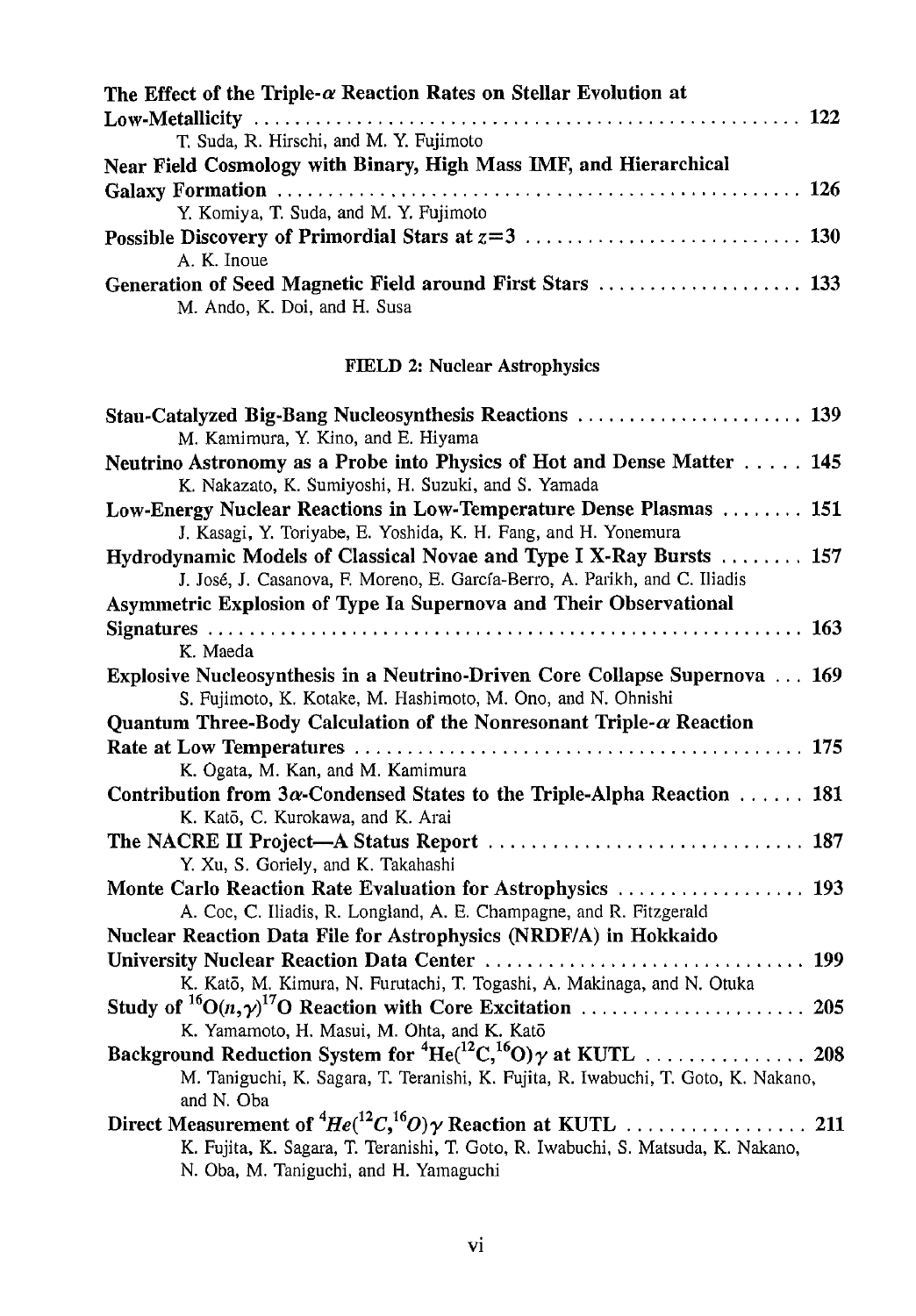| Neutrino Energy Loss Rates Due to <sup>54,55,56</sup> Fe in Stellar Environment  214              |  |
|---------------------------------------------------------------------------------------------------|--|
| J.-U. Nabi                                                                                        |  |
| Pasta Phase with Gyroid Morphology at Subnuclear Densities  218                                   |  |
| K. Nakazato, K. Oyamatsu, and S. Yamada                                                           |  |
| Isomer Residual Ratio of Odd-Odd Isotope <sup>180</sup> Ta in Supernova                           |  |
|                                                                                                   |  |
| T. Hayakawa, T. Kajino, S. Chiba, and G. Mathews                                                  |  |
| Thermal Neutron Capture Cross-Section to <sup>113</sup> Cd Isomer for the Study of                |  |
|                                                                                                   |  |
| T. Hayakawa, T. Shizuma, S. Chiba, T. Kajino, Y. Hatsukawa, N. Iwamoto,                           |  |
| N. Shinohara, and H. Harada                                                                       |  |
| Cross Section Measurement on $^{139}La(\gamma,\gamma)$ below Neutron Separation                   |  |
|                                                                                                   |  |
| A. Makinaga, G. Rusev, R. Schwengner, F. Dönau, R. Beyer, D. Bemmerer,                            |  |
| P. Crespo, M. Erhard, A. R. Junghans, J. Klug, C. Nair, K. D. Schilling, and                      |  |
| A. Wagner                                                                                         |  |
| Threshold Photoneutron Cross Sections for <sup>208,207,206</sup> Pb Isotopes  231                 |  |
| T. Kondo, H. Utsunomiya, H. Akimune, T. Yamagata, C. Iwamoto, M. Kamata,                          |  |
| O. Itoh, H. Toyokawa, and Y.-W. Lui                                                               |  |
| Extra $\gamma$ -Ray Strength for $\frac{116,117}{10}$ Sn Arising from Pygmy Dipole Resonance  234 |  |
| M. Kamata, H. Utsunomiya, H. Akimune, T. Yamagata, O. Itoh, C. Iwamoto,                           |  |
| T. Kondo, H. Toyokawa, Y.-W. Lui, and S. Goriely                                                  |  |
| Determination of Photoneutron Cross Sections for <sup>197</sup> Au by Using Laser                 |  |
|                                                                                                   |  |
| O. Itoh, H. Utsunomiya, H. Akimune, T. Yamagata, M. Kamata, T. Kondo,                             |  |
| H. Toyokawa, Y.-W. Lui, F. Kitatani, H. Harada, S. Goko, and C. Nair                              |  |
|                                                                                                   |  |
| r-Process in Type II Supernovae and the Role of Direct Capture  240                               |  |
| K. Otsuki, A. Burrows, G. Martinez-Pinedo, S. Typel, K. Langanke, and M. Matos                    |  |
| FIELD 3: Physics of Exotic Nuclei                                                                 |  |
| 2p Radioactivity Studied by Tracking Technique  245                                               |  |

| I. Mukha                                                                           |
|------------------------------------------------------------------------------------|
| S <sup>3</sup> : The Super Separator Spectrometer for SPIRAL2 Stable Beams  251    |
| H. Savajols, A. M. Amthor, D. Boutin, A. Drouart, J. Payet, J. N. Nolen, and       |
| S. Manikonda on behalf of the S <sup>3</sup> Collaboration                         |
| Shell and Halo Structure in Neutron-Rich Light Nuclei  257                         |
| C. Nociforo                                                                        |
|                                                                                    |
| L. Cáceres, Zs. Dombrádi, C. Force, L. Gaudefroy, S. Grévy, F. Nowacki, D. Sohler, |
| and O. Sorlin                                                                      |
|                                                                                    |
| H. Sakurai                                                                         |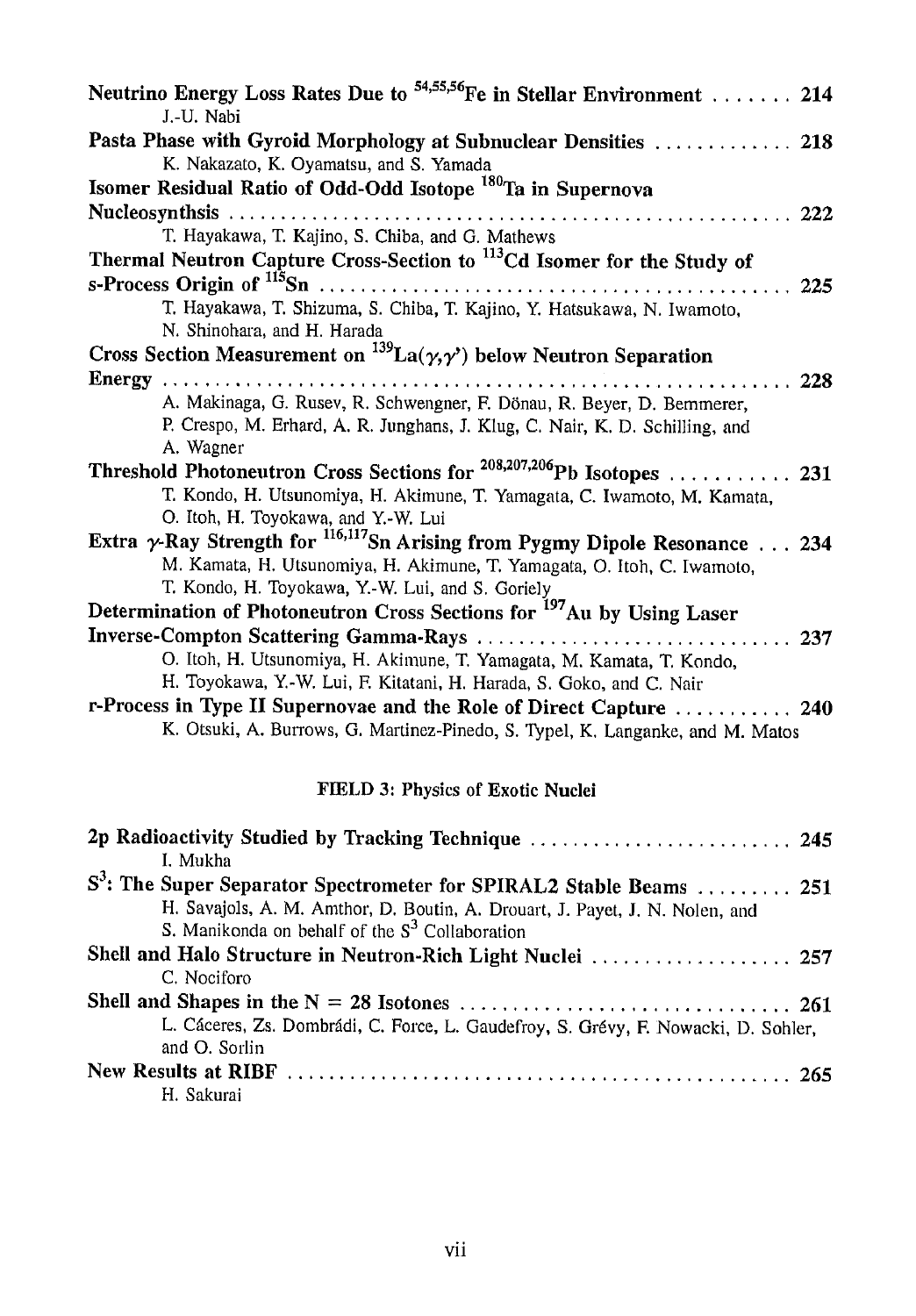| M. Fukuda, M. Takechi, D. Nishimura, M. Mihara, R. Matsumiya, K. Matsuta,<br>T. Minamisono, T. Ohtsubo, Y. Ohkuma, Y. Shimbara, S. Suzuki, R. Watanabe,<br>T. Izumikawa, S. Momota, T. Suzuki, T. Yamaguchi, T. Kuboki, I. Hachiuma,<br>K. Namihira, S. Nakajima, K. Kobayashi, T. Sumikama, Y. Miyashita, K. Yoshinaga,<br>K. Tanaka, N. Aoi, N. Fukuda, N. Inabe, D. Kameda, T. Kubo, K. Kusaka, M. Lantz,<br>T. Ohnishi, M. Ohtake, T. Suda, H. Takeda, Y. Yanagisawa, A. Yoshida, K. Yoshida,<br>A. Ozawa, T. Moriguchi, H. Ohishi, Y. Itoh, Y. Ishibashi, K. Ogawa, Y. Yasuda, |
|-------------------------------------------------------------------------------------------------------------------------------------------------------------------------------------------------------------------------------------------------------------------------------------------------------------------------------------------------------------------------------------------------------------------------------------------------------------------------------------------------------------------------------------------------------------------------------------|
| H. Geissel, M. Winkler, S. Sato, M. Kanazawa, and A. Kitagawa                                                                                                                                                                                                                                                                                                                                                                                                                                                                                                                       |
| Nuclear Imcompressibility and the Asymmetry Term: Implications for                                                                                                                                                                                                                                                                                                                                                                                                                                                                                                                  |
| 274                                                                                                                                                                                                                                                                                                                                                                                                                                                                                                                                                                                 |
| M. Fujiwara, E. Matsumoto, T. Suzuki, T. Yamagata, H. Akimune, M. Fujiwara,<br>K. Fushimi, M. B. Greenfield, H. Hashimoto, R. Hayami, H. Ikemizu, K. Kawase,<br>T. Kudoh, K. Nakanishi, T. Oota, K. Sagara, M. Tanaka, and M. Yosoi                                                                                                                                                                                                                                                                                                                                                 |
| Isovector Dipole Resonances of <sup>4</sup> He and Neutrino Heating in Supernova  280                                                                                                                                                                                                                                                                                                                                                                                                                                                                                               |
| S. Nakayama, E. Matsumoto, T. Suzuki, T. Yamagata, H. Akimune, M. Fujiwara,<br>K. Fushimi, M. B. Greenfield, H. Hashimoto, R. Hayami, H. Ikemizu, K. Kawase,<br>T. Kudoh, K. Nakanishi, T. Oota, K. Sagara, M. Tanaka, and M. Yosoi                                                                                                                                                                                                                                                                                                                                                 |
| Large-Amplitude Quadrupole Collective Dynamics of Shape Coexistence                                                                                                                                                                                                                                                                                                                                                                                                                                                                                                                 |
| 286<br>Phenomena in Proton-Rich Se and Kr Isotopes                                                                                                                                                                                                                                                                                                                                                                                                                                                                                                                                  |
| N. Hinohara, K. Sato, T. Nakatsukasa, and M. Matsuo                                                                                                                                                                                                                                                                                                                                                                                                                                                                                                                                 |
| Mirror Asymmetry for $B(GT)$ of <sup>24</sup> Si Induced by Thomas-Ehrman Shift 290<br>Y. Ichikawa, T. K. Onishi, D. Suzuki, H. Iwasaki, T. Kubo, V. Naik, A. Chakrabarti,<br>N. Aoi, B. A. Brown, N. Fukuda, S. Kubono, T. Motobayashi, T. Nakabayashi,<br>T. Nakamura, T. Nakao, T. Okumura, H. J. Ong, H. Suzuki, M. K. Suzuki,<br>T. Teranishi, K. N. Yamada, H. Yamaguchi, and H. Sakurai                                                                                                                                                                                      |
| Evidence for $\alpha$ -Cluster Condensation in the $0^+_2$ State at $E_x$ =7.654 MeV                                                                                                                                                                                                                                                                                                                                                                                                                                                                                                |
| 294<br>A. Okamoto, T. Yamagata, H. Akimune, M. Fujiwara, K. Fushimi, M. B. Greenfield,<br>K. Hara, K. Y. Hara, H. Hashimoto, R. Hayami, H. Hirabayashi, K. Kawase,<br>M. Kinoshita, N. Nakanishi, S. Nakayama, M. Tanaka, H. Utsunomiya, N. Warashina,<br>and M. Yosoi                                                                                                                                                                                                                                                                                                              |
| Gamow-Teller Transitions and $\beta$ -Decay Half-Life in Proton Rich pf-Shell                                                                                                                                                                                                                                                                                                                                                                                                                                                                                                       |
| Y. Fujita, T. Adachi, B. Blank, P. von Brentano, G. P. A. Berg, H. Fujita, K. Fujita,<br>K. Hatanaka, K. Nakanishi, A. Negret, L. Popescu, B. Rubio, Y. Shimbara,<br>Y. Shimizu, Y. Tameshige, A. Tamii, M. Yosoi, and K. O. Zell<br>M1 and E1 Transition Cross Sections in $D(\vec{\gamma}, n)$ Reactions near Reaction                                                                                                                                                                                                                                                            |
| 301<br>Threshold $\ldots \ldots \ldots \ldots \ldots \ldots \ldots$                                                                                                                                                                                                                                                                                                                                                                                                                                                                                                                 |
| C. Iwamoto, H. Akimune, H. Utsunomiya, T. Yamagata, T. Kondo, M. Kamata,<br>H. Toyokawa, H. Harano, T. Matsumoto, and Y.-W. Lui                                                                                                                                                                                                                                                                                                                                                                                                                                                     |

# FIELD 4: Fusion Fission Dynamics

| <b>Effects of Nuclear Orientation on Fusion and Fission Process for Reactions</b>  |
|------------------------------------------------------------------------------------|
|                                                                                    |
| K. Nishio, H. Ikezoe, S. Mitsuoka, I. Nishinaka, H. Makii, Y. Watanabe, Y. Nagame, |
| T. Ohtsuki, K. Hirose, and S. Hofmann                                              |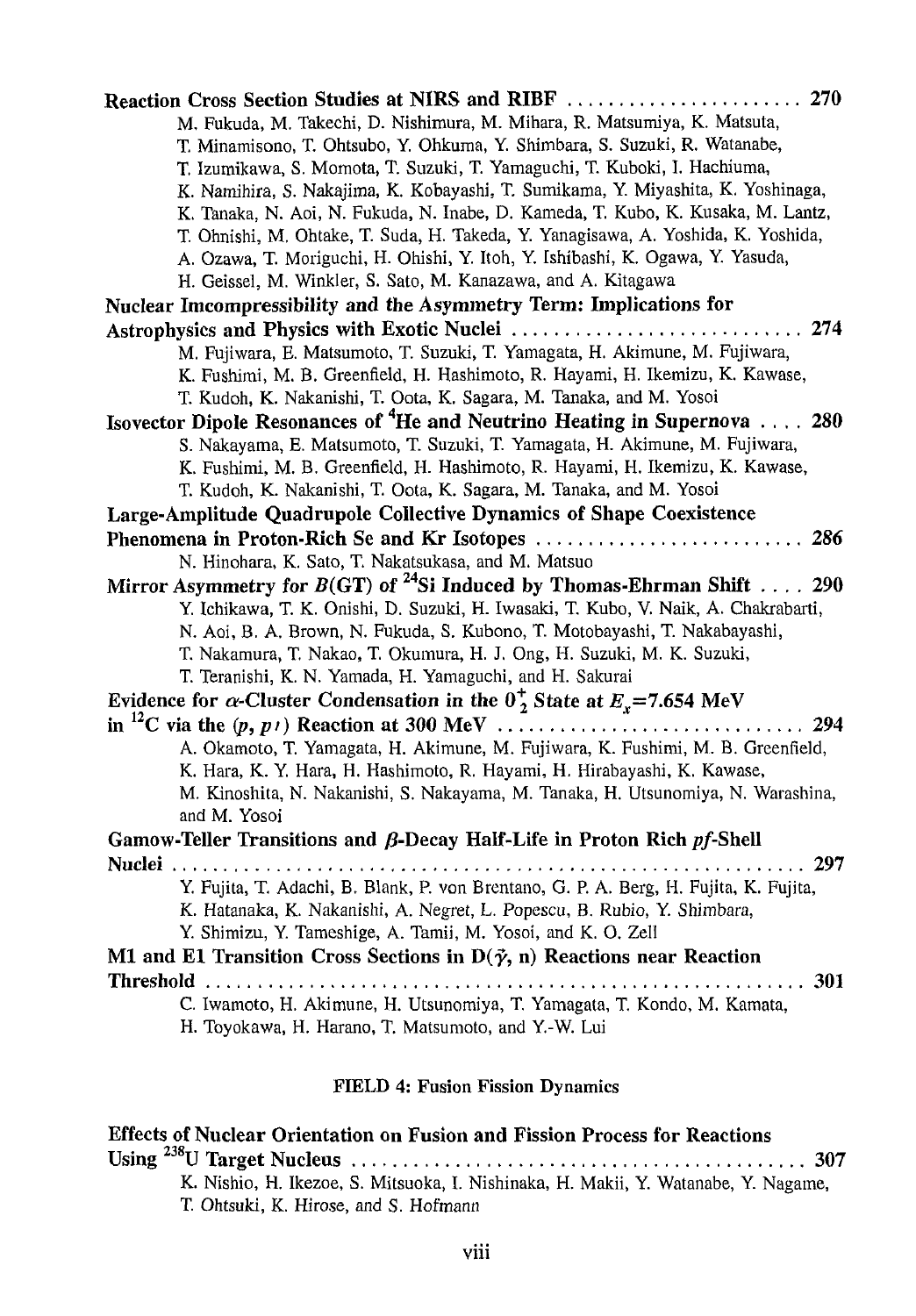| Structure of Nuclei Deformed at Maximum and the Mass Asymmetry in |  |
|-------------------------------------------------------------------|--|
|                                                                   |  |
| N. Carian, M. Rizea, and V. Pashkevich                            |  |
|                                                                   |  |
| M. Dworschak on behalf of the SHIPTRAP Collaboration              |  |
|                                                                   |  |
| T. Asano, T. Wada, M. Ohta, and S. Chiba                          |  |

# FIELD 5: Super Heavy Elements

| Decay Properties of <sup>266</sup> Bh and <sup>262</sup> Db Produced in the <sup>248</sup> Cm + <sup>23</sup> Na |
|------------------------------------------------------------------------------------------------------------------|
|                                                                                                                  |
| K. Morita, K. Morimoto, D. Kaji, H. Haba, K. Ozeki, Y. Kudou, N. Sato, T. Sumita,                                |
| A. Yoneda, T. Ichikawa, Y. Fujimori, S. Goto, E. Ideguchi, Y. Kasamatsu, K. Katori,                              |
| Y. Komori, H. Koura, H. Kudo, K. Ooe, A. Ozawa, F. Tokanai, K. Tsukada,                                          |
| T. Yamaguchi, and A. Yoshida                                                                                     |
| Spectroscopy of Transfermium Nuclei Using the GABRIELA Set Up at                                                 |
|                                                                                                                  |
| K. Hauschild, A. Lopez-Martens, O. Dorvaux, J. Piot, D. Curien, B. Gall,                                         |
| A. V. Yeremin, M. L. Chelnokov, V. I. Chepigin, A. V. Isaev, I. N. Izosimov,                                     |
| A. P. Kabachenko, D. E. Katrasev, A. N. Kuznetsov, O. N. Malyshev, A. G. Popeko,                                 |
| E. A. Sokol, A. I. Svirikhin, T. Wiborg-Hagen, H. T. Nyhus, S. Siem, G. Drafta,                                  |
| D. Pantelica, N. Scintee, A. Görgen, T. Kutsarova, S. Mullins, and Š. Šáro                                       |
|                                                                                                                  |
|                                                                                                                  |

## FIELD 6: Large Hadron Collider

| S. Gadrat on behalf of the ALICE Collaboration                                      |  |
|-------------------------------------------------------------------------------------|--|
| LHCf: Calibration of Hadron Interaction Models for High Energy                      |  |
|                                                                                     |  |
| T. Mase, O. Adriani, L. Bonechi, M. Bongi, G. Castellini, R. D'Alessandro, A. Faus, |  |
| M. Grandi, M. Haguenauer, Y. Itow, K. Kasahara, K. Kawade, D. Macina, K. Masuda,    |  |
| Y. Matsubara, H. Menjo, G. Mitsuka, Y. Muraki, M. Nakai, P. Papini, A.-L. Perrot,   |  |
| S. Ricciarini, T. Sako, Y. Shimizu, K. Taki, T. Tamura, S. Torii, A. Tricomi,       |  |
| W. C. Turner, J. Velasco, A. Viciani, and K. Yoshida                                |  |
|                                                                                     |  |
| K. Kawade, O. Adriani, L. Bonechi, M. Bongi, G. Castellini, R. D'Alessandro,        |  |
| A. Faus, M. Grandi, M. Haguenauer, Y. Itow, K. Kasahara, D. Macina, T. Mase,        |  |
| K. Masuda, Y. Matsubara, H. Menjo, G. Mitsuka, Y. Muraki, M. Nakai, P. Papini,      |  |
| A.-L. Perrot, S. Ricciarini, T. Sako, Y. Shimizu, K. Taki, T. Tamura, S. Torii,     |  |
| A. Tricomi, W. C. Turner, J. Velasco, A. Viciani, and K. Yoshida                    |  |

## FIELD 7: Extreme Energy Cosmic Rays

| The Simulation Study on the Performance of JEM-EUSO Telescope  357 |  |
|--------------------------------------------------------------------|--|
| N. Inque and K. Higashide on behalf of the JEM-EUSO Collaborations |  |